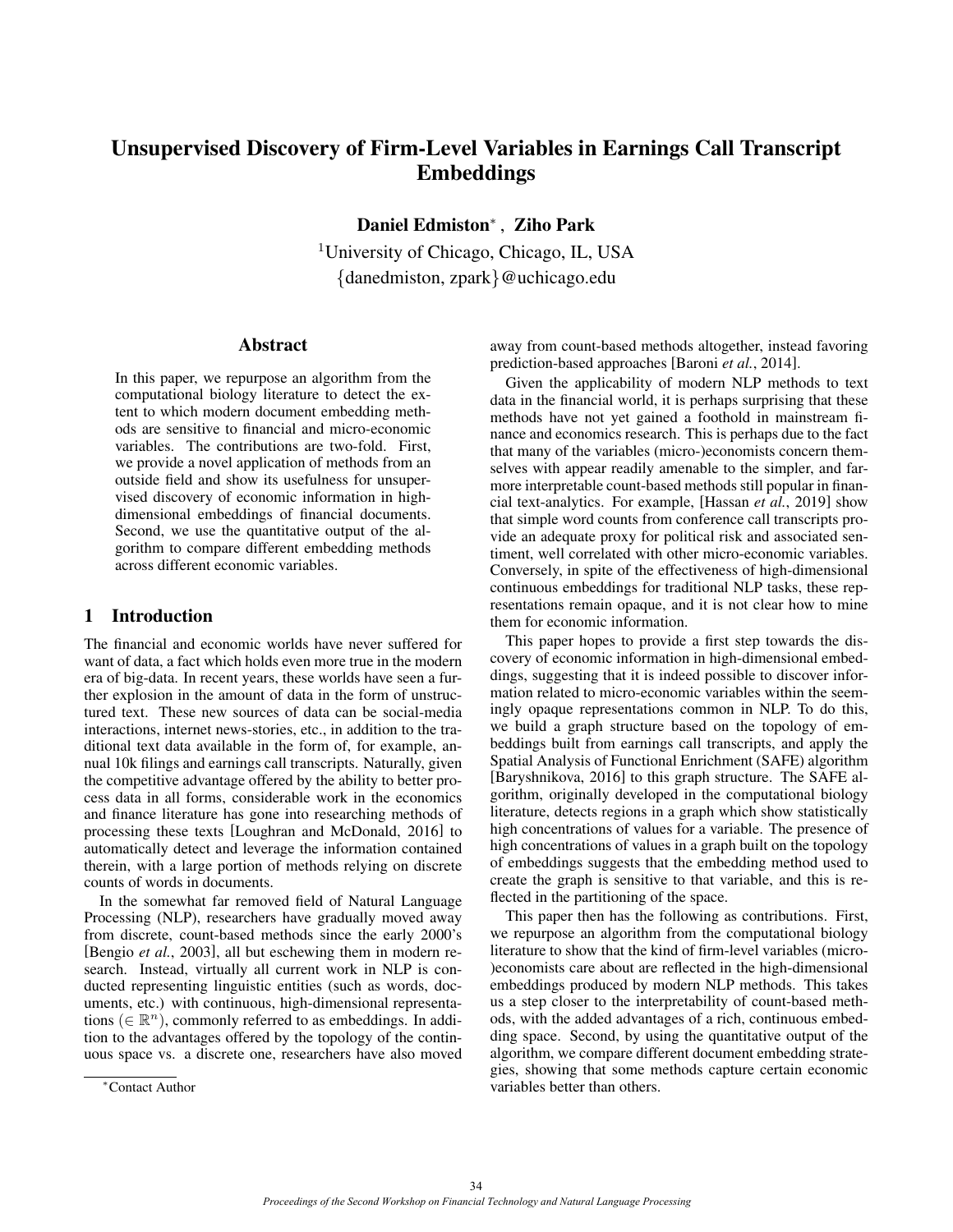It is our hope that work in this vein will serve as an encouragement to those in the finance/economic fields that modern document representation methods have value for their field, and we also hope to show the potential of the SAFE algorithm to the NLP field at large for the unsupervised discovery of information in high-dimensional embeddings.

# 2 Related Work

# 2.1 Text Mining in Economics

Text analysis in Finance/Economics has a long history, and a useful summary of methods in the field can be found in [\[Loughran and McDonald, 2016\]](#page-5-0). Here, we focus on the recent trend of mining textual data and treating the result as a proxy for economic variables. Such a method is exemplified in e.g. [Baker *et al.*[, 2016\]](#page-5-5), where the authors measure economic policy-related uncertainty via a word count-based index over newspaper articles. This proxy correlates with measured economic variables, such as observed political instability, and the proxy count variable is shown to peak at times of instability in the world at large, for example Brexit, and the election of Donald Trump as president of the United States.

Other exemplars of the kind of work often done in financial/economics text-analytics are [\[Hassan](#page-5-3) *et al.*, 2019] and [\[Hassan](#page-5-6) *et al.*, 2020], wherein the text-based variables the authors compute not only exemplify modern text-analysis research in the economics literature, but also use the same dataset as this study.<sup>[1](#page-1-0)</sup> These studies employ count-based methods on bag-of-words text-representations to create proxy variables for risk/uncertainty and sentiment with relation to politics and the COVID-19 pandemic. As an illustration of their methods, the authors of [\[Hassan](#page-5-6) *et al.*, 2020] use the following formula to measure firm-level exposure to a disease (e.g. COVID-19).

$$
Risk_{i,t}^d = \frac{1}{B_{i,t}}\!\!\sum_{b=1}^{B_{i,t}} \!\{\mathbbm{1}[b \in Disease_d] \times \mathbbm{1}[|b-r| < 10]\}
$$

Here,  $Risk_{i,t}^d$  measures the risk associated with disease d for firm  $i$  at time  $t$ , as measured by parsing firm  $i$ 's earnings call transcript at time t.  $B_{i,t}$  is the length of firm i's transcript at time  $t$ , and  $b$  ranges over the unigrams in the transcript. 1 is the indicator function, and  $Disease_d$  is a dictionary of synonyms for disease  $d<sup>2</sup>$  $d<sup>2</sup>$  $d<sup>2</sup>$  Finally, r is the nearest position of a word deemed synonymous with 'risk' or 'uncertainty', as determined by Oxford English Dictionary. The term  $|b - r|$ then signals how close the nearest risk-meaning word is to current unigram *b*. In words,  $Risk_{i,t}^d$  counts the number of occurrences of a unigram denoting virus  $d$  within a window of 10 words of a word denoting risk or uncertainty, and then normalizes for the size of the transcript.

In spite of the simple bag-of-words based methods employed by the authors, it is shown that these variables serve as reliable proxies correlating well with economic variables. Given the effectiveness of these methods for the variables in question (e.g. exposure to political risk), economics researchers can perhaps feel vindicated in their continued use of less linguistically sophisticated techniques.

While a large portion of mainstream literature in financial/economics text analytics does proceed with bag-ofwords, count-based methods, there has been slight movement towards adopting the more modern methods as studied in the NLP literature. For example, [\[Araci, 2019\]](#page-5-7) makes use of the recent trend of leveraging pre-trained language models [\[De](#page-5-8)vlin *et al.*[, 2018\]](#page-5-8) and applying them to sentiment analysis in the financial domain with encouraging results. [\[Hiew](#page-5-9) *et al.*, [2019\]](#page-5-9) similarly use a pre-trained language model for sentiment analysis, further using the output for the task of stockprice prediction.

While there is no question that modern, continuous representations of linguistic units are superior for practical downstream tasks, it has yet to be shown that they are useful for the sort of text analytics e.g. [Baker *et al.*[, 2016\]](#page-5-5) practices. We reiterate our hope with this work to take the first step of showing that these continuous representations can also be interpreted as reflecting micro-economic variables.

#### <span id="page-1-2"></span>2.2 Document Embeddings

As mentioned in the introduction, modern NLP research has all but abandoned discrete, count-based methods for representing linguistic entities in favor of continuous embedding methods, most often trained by neural networks. This holds true for representation of linguistic entities from the character level through to the document level. In this study, we examine three methods of embedding earnings call transcripts into continuous high-dimensional space, meaning that embeddings at the level of document are the focus of this study. While the literature on document embeddings has grown vastly in recent years, we restrict ourselves to discussing only the models relevant to this study. Specifically, we look at one count-based method of high-dimensional embedding, and two neural network-based methods.

The first method is Latent Semantic Analysis (LSA) [\[Deer](#page-5-10)wester *et al.*[, 1990\]](#page-5-10), which is based on the truncated Singular-Value Decomposition (SVD) of a matrix consisting of TF-IDF values [\[Jones, 1972\]](#page-5-11). This is the only count-based method investigated here, but due to the dimensionality reduction of the truncated SVD, the result is opaque continuous embeddings for each document in the corpus. TF-IDF/LSA can often serve as a strong baseline for document representation [\[Wang and Manning, 2012\]](#page-5-12), and has the principled interpretation of document embeddings being projections of their weighted unigram word counts onto the principal directions of variation in the corpus.

The second method we examine is the Doc2Vec (D2V) method of [\[Le and Mikolov, 2014\]](#page-5-13), which trains a document embedding by optimizing a vector to predict the words which appear in that document. This method, which can be considered a document-level extension of Word2Vec [\[Mikolov](#page-5-14) *et al.*[, 2013\]](#page-5-14), comes in two varieties, one which trains wordembeddings in tandem with the document embedding, and one which trains only the document embedding. The former generally shows better results, however the concatenation of

<span id="page-1-1"></span><span id="page-1-0"></span><sup>&</sup>lt;sup>1</sup>Strictly speaking, we make use of only a subset of their dataset. 2 For example, *coronavirus* and *COVID* would be treated as synonyms for the COVID-19 virus.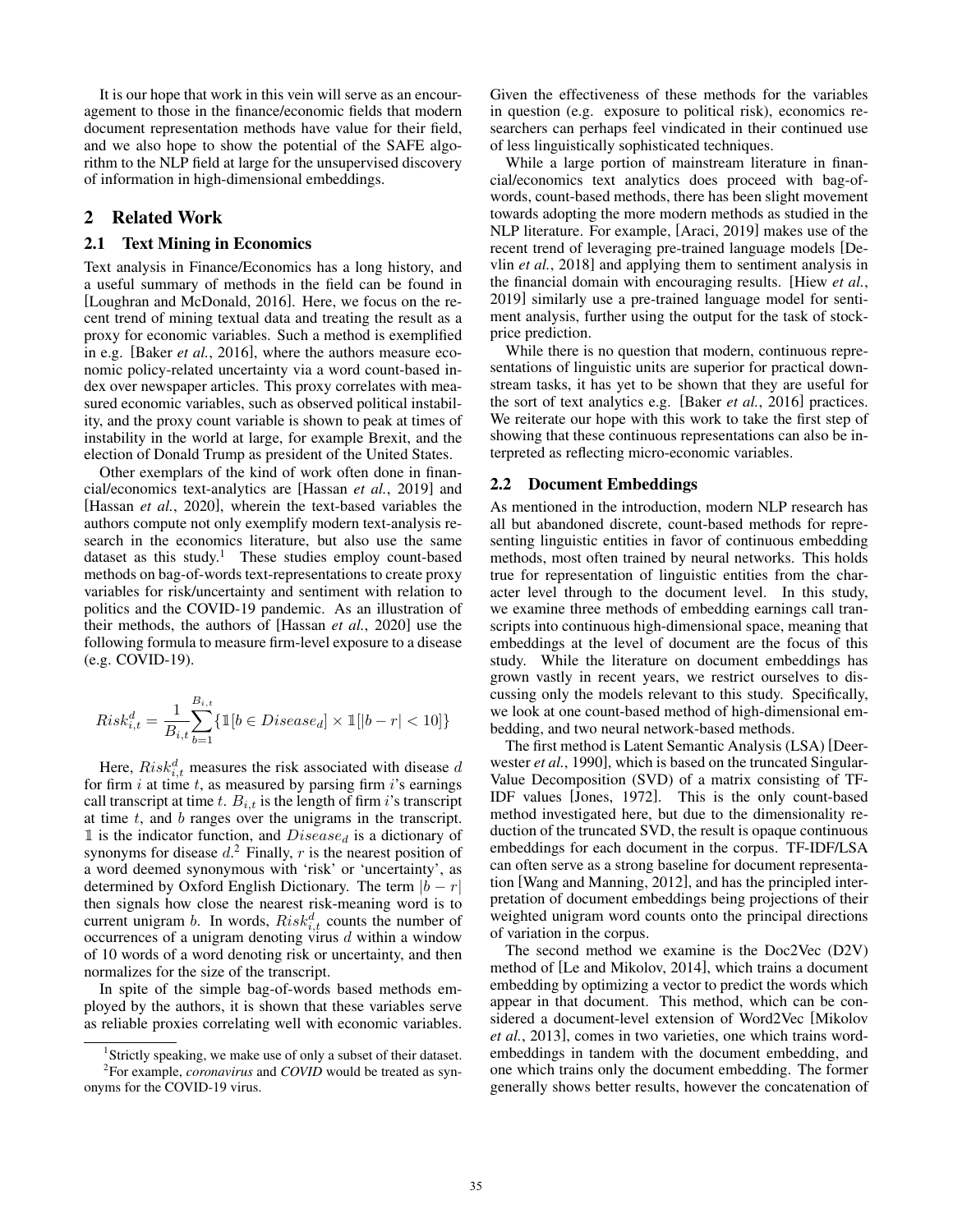two embeddings (one from each variant) consistently showed the best results per [\[Le and Mikolov, 2014\]](#page-5-13).

The third and final method of embedding documents is a variant of the Transformer architecture [\[Vaswani](#page-5-15) *et al.*, 2017], specifically Longformer [\[Beltagy](#page-5-16) *et al.*, 2020], which is an extention of the popular BERT model [\[Devlin](#page-5-8) *et al.*, 2018]. The principal modification of Longformer is a more memory efficient self-attention mechanism, allowing the model to more easily handle long documents such as the ones we deal with here. In this paper, we make use of two variants of Longformer. The first is a pre-trained model *as-is*, meaning we simply use the model with its pre-trained model weights and no additional fine-tuning. The second is the same model further fine-tuned on the TriviaQA dataset [Joshi *et al.*[, 2017\]](#page-5-17).

While BERT-style models have set the standard in recent years with regard to virtually every downstream task in NLP, one significant limitation of these models is their restriction to modeling sequences of fixed length. As this fixed length is typically  $512$  tokens,<sup>[3](#page-2-0)</sup> BERT-style models are generally regarded as being less suitable for modeling long-form documents. Efforts to extend the fixed length are hampered by the fact that the self-attention mechanism on which the model relies is quadratic in both time and memory with respect to sequence length. To get around this, rather than attending to the entire sequence as self-attention typically does, the Longformer model uses a sliding window approach (*cf.* [\[Child](#page-5-18) *et al.*[, 2019\]](#page-5-18)) in addition to using sparse global attention. This way, longer sequences can be modeled, while no individual applications of self-attention extend past a reasonable limit (further details on the embeddings follow in Section [3.2\)](#page-2-1).

Using these four methods to embed our corpus of earnings call transcripts, we hope to use the algorithm described in Section [3.1](#page-2-2) to (i) show that micro-economic level variables can be discovered in them, and (ii) compare results between models and across variables as a first approximation of what kind of information might be available. Insofar as we are successful on these fronts, we will have shown that we can have the benefits of high-dimensional continuous embeddings (e.g. not requiring hand-crafted dictionaries [\[Loughran and](#page-5-19) [McDonald, 2011\]](#page-5-19), capturing rich semantic information, etc.), while maintaining some interpretability with regard to economic variables.

# 3 Experiment Preliminaries

### <span id="page-2-2"></span>3.1 SAFE Algorithm

In this paper, we make use of the Spatial Analysis of Functional Enrichment (SAFE) algorithm [\[Baryshnikova, 2016\]](#page-5-4). This graph algorithm was originally designed to detect the functional organization of large biological networks such as those representing relationships between genes. Here, we repurpose it to work over graphs constructed from document embeddings so as to ascertain the extent to which these embedding methods are sensitive to the information we're interested in.

The input to the SAFE algorithm is a graph  $\mathcal{G} = (V, E)$ wherein each node  $v_i \in V$  has associated with it a set of variables  $\mathcal{X} = \{X_k\}$ ; write  $X_{k,j}$  as the value of the  $k^{th}$  variable on the  $j<sup>th</sup>$  node. Given such an input, the SAFE algorithm provides a means of identifying neighborhoods in the graph with statistically high concentrations of either low-values or high-values for variables  $X_k$ .

The node-level output of SAFE for variable  $X_k$  is a "neighborhood enrichment score"( $\in \mathbb{R}$ ) which is calculated in the following way. For node  $v_i$ , define the neighborhood of  $v_i$ as  $N(v_i) = \{v_j \in V \mid d(v_i, v_j) < \varepsilon\}$ , where  $\varepsilon \in \mathbb{R}^+$ , and  $d(\cdot, \cdot)$  is a distance metric on  $\mathcal{G}$ , e.g. shortest path. Define the observed score for variable  $X_k$  at node  $v_i$  as  $O_k(v_i)$  =  $\sum_{v_j \in N(v_i)} X_{k,j}$ . That is,  $O_k(v_i)$  is the sum of values of variable  $X_k$  at nodes  $v_j$  for each node  $v_j$  in the neighborhood of  $v_i$ . Compare  $O_k(v_i)$  with  $n = 1,000$  random shufflings of the values of  $X_k$  across the nodes in the graph, thus producing a p-value for  $O_k(v_i)$ , call it  $P_k(v_i)$ . The neighborhood enrichment score of node  $v_i$ , denoted  $NES_k(v_i)$ , is the negative log transform of this p-value, i.e.  $NES_k(v_i) = -log_{10}(P_k(v_i)).$ Intuitively, nodes whose neighborhoods have scores for a variable resembling a random distribution will have high *p*values, and accordingly low neighborhood enrichment scores. Alternatively, nodes whose neighborhoods commonly have very high (or very low) values will have relatively low *p*values, and therefore high neighborhood enrichment scores.

Given node-level scores, one can describe a variable's distribution throughout the network with the score described in Equation [1.](#page-2-3) Total SAFE score, as a sum of all nodes' neighborhood enrichment scores, measures the extent to which a sample variable has high values or low values concentrated in specific neighborhoods in a graph. One refers to a variable with high (*resp.* low) SAFE scores as being highly (*resp.* poorly) enriched in a network. We interpret an embedding method as sensitive to a particular variable when that variable is highly enriched, and not so otherwise.

$$
Total SARE Scorek = \sum_{v_i \in V} NES_k(v_i)
$$
 (1)

#### <span id="page-2-3"></span><span id="page-2-1"></span>3.2 Embedding Details

Given a corpus of 1,408 earnings call transcripts from the first quarter of 2020, we use the four models discussed above for embedding these documents into continuous, highdimensional space. In the case of LSA, the TF-IDF vectors are calculated and then reduced via truncated SVD to a dimension of 800. For the Doc2Vec vectors, each document is trained for 10 epochs for each of the two variants of Doc2Vec (see Section [2.2\)](#page-1-2), each in 400 dimensions. Each document is then represented as the concatenation of the resulting vectors from these variants, resulting in 800 dimensional embeddings, per the suggested specifications of [\[Le and Mikolov,](#page-5-13) [2014\]](#page-5-13). Finally for Longformer, both the pre-trained and finetuned models are BERT-Large variants, meaning they embed into 1,024 dimensions. To do the embedding, documents are split into chunks  $c_1, ..., c_t$ , each of 4096 tokens (except perhaps the last) with a stride of 500. Global attention is placed on the special [CLS] for each chunk, and the final embedding is the average of these [CLS] tokens.

<span id="page-2-0"></span><sup>&</sup>lt;sup>3</sup>Tokens are roughly equivalent to words, though uncommon words are sometimes broken into multiple tokens.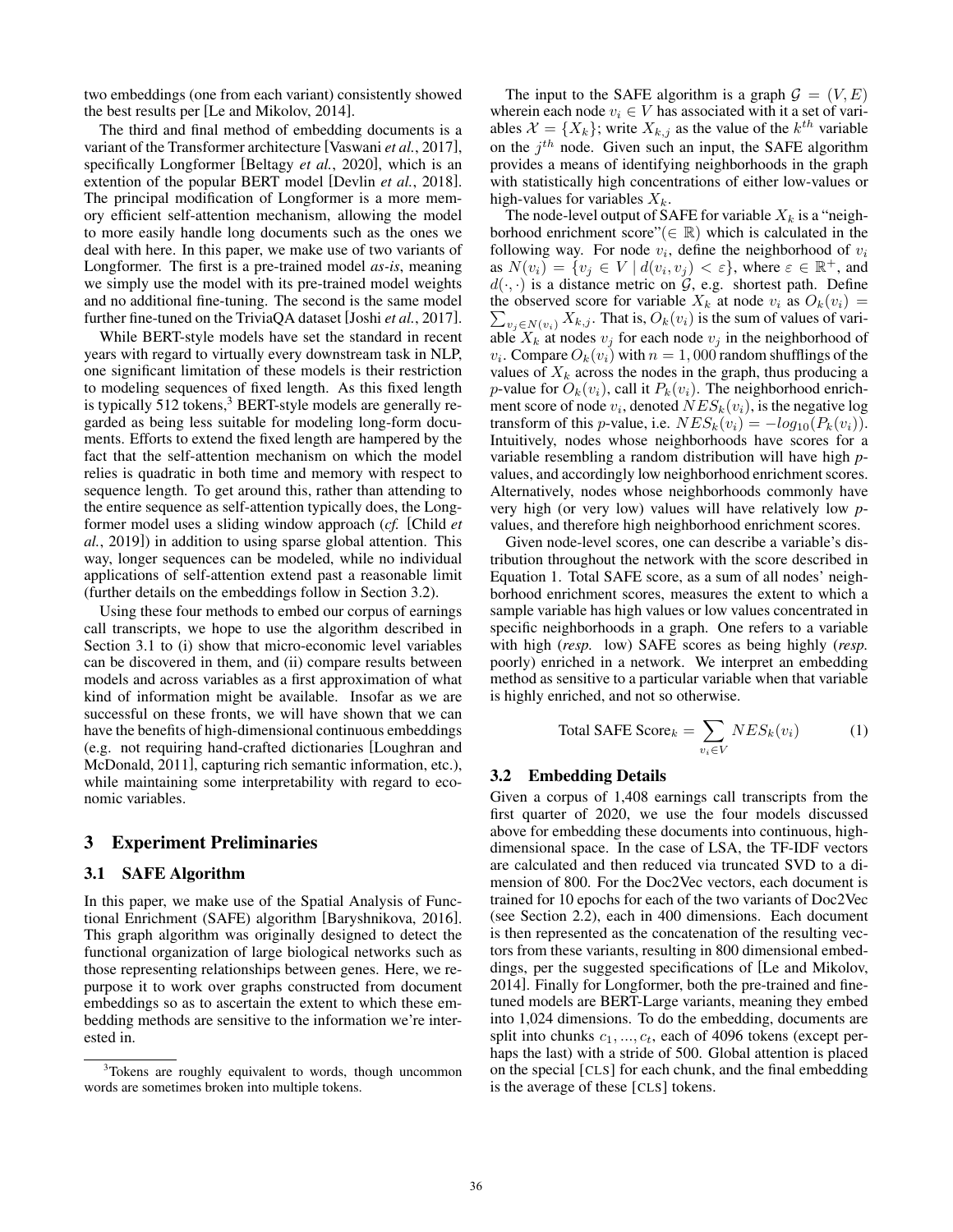For each of the models, we also compare a random baseline where the variables are permuted randomly throughout the network. It is sometimes common to evaluate models against a random baseline in which the embeddings themselves are randomized. However, as the output of SAFE is sensitive to graph structure, we use the same embeddings to ensure the same graph, and only randomly permute the variable values.

# 4 Experiment Design

# 4.1 Graph Construction

Given embeddings of the corpus documents, the first step is to construct a graph which reflects the topology of the distribution of the embeddings in the continuous space. Graph construction is done via an  $\epsilon$ -radius graph; i.e. given document embeddings  $X = \{x_1, ..., x_{1,408}\}, x_i \in \mathbb{R}^d$ , construct graph  $G = (V, E)$  such that there is a bijection  $f : V \to X$ , and for  $v_i, v_j \in V$ ,  $(v_i, v_j) \in E$  iff  $d(f(v_i), f(v_j)) < \epsilon$ , where  $d(\cdot, \cdot)$  is Euclidean distance in  $\mathbb{R}^d$ . In other words, there is a one-to-one correspondence between vertices in the graph and document embeddings, and there is an edge between vertices just in case their representative document embeddings are closer in  $\mathbb{R}^d$  than  $\epsilon$ .

The choice of  $\epsilon$  is not arbitrary, but is again chosen to reflect the topology of the underlying embeddings. Specifically,  $\epsilon$  is chosen such that resulting graph  $\mathcal G$  has the "correct" number of connected components, where the number of connected components is decided by the *eigengap* heuristic [\[Von Luxburg, 2007\]](#page-5-20).<sup>[4](#page-3-0)</sup> The graph  $G$  is fed as input to SAFE for experimentation.

#### 4.2 Discovering Micro-economic Variables

The experiment we describe here makes use of data collected from Computstat for the first quarter of 2020, in line with the timing of our earnings call transcripts. While the number of potential variables to experiment with from this data is large (in the thousands), here we focus on a subset of the variables, as listed in Table [1.](#page-3-1)

Along with the graph output discussed above, the values for these variables serve as input to the SAFE algorithm. The task is then to obtain  $NES_k(v_i)$  for each variable k and transcript embedding represented by  $v_i$ , allowing us to calculate the Total SAFE score discussed in Section [3.1.](#page-2-2) This score can be taken as a measure for how much an embedding model has a tendancy to partition its embedding space by value of the respective variable. A low SAFE score indicates that the dispersion of the values of the variable is close to what would be expected by random assignment of values to nodes, whereas a high SAFE score indicates that certain nodes have neighborhoods which have significantly higher (or lower) values than would be expected by random assignment.

As a simple coarse measure of how much different embedding models reflect microeconomic information (at least for

<span id="page-3-1"></span>

| Compustat abbr. | Description                     |
|-----------------|---------------------------------|
| actq            | Current assets                  |
| altoq           | Long-term Assets                |
| chq             | Cash                            |
| ciderglq        | Derivatives gains/losses        |
| cshtrq          | Common shares traded            |
| dlcchy          | Changes in current debt         |
| dlttq           | Long-term debt                  |
| epsf12          | Earnings per share              |
| fincfy          | Net cash flow                   |
| ivstchy         | Short-term investments (change) |
| revtq           | Total revenue                   |

Table 1: Variables of interest for experiment. Abbreviations used as in Compustat database.

the variables chosen), we can average the Total SAFE scores for all relevant variables. The results of this experiment are in Table [2,](#page-3-2) along with the random baselines discussed above which serve as a control. For a more fine-grained analysis, we examine the Total SAFE scores for each of the individual variables. These results are in Table [3.](#page-4-0)

We stress that due to the lack of context with regard to SAFE scores—this being the first application of the method outside of biology, to the authors' knowledge—it is best to interpret model scores relative only to how they fare when compared against their random baselines. This is especially the case because SAFE scores are sensitive to the graph structure they're calculated on, and thus only models which share the same graph structure are directly comparable. As such, absolute SAFE scores are less informative for our purposes than the ratio of trained model performance to random model performance, as indicated in Tables [2-](#page-3-2)[3.](#page-4-0) We interpret scores significantly higher than the random baseline as evidence of the information being reflected in the embeddings.

# 5 Results

Table [2](#page-3-2) houses the scores for each model, along with its random baseline control where the values of the variables are permuted as discussed above. The results in the table are the Total SAFE Scores averaged over all variables. Again, this can be taken as a coarse measure of the embedding models' sensitivity to the variables.

<span id="page-3-2"></span>

| Model                    | Trained | Random | Ratio |  |
|--------------------------|---------|--------|-------|--|
| Latent Semantic Analysis | 841     | 578    | 1.46  |  |
| Doc2Vec                  | 1909    | 751    | 2.54  |  |
| Longformer               | 569     | 613    | 0.93  |  |
| Longformer-finetuned     | 522     |        | 1.10  |  |

Table 2: Average Total SAFE Score across all considered variables. SAFE scores rounded to nearest integer, ratios to two decimal places. Red score indicates trained model below random baseline.

In three of the four cases, the trained model outscores its random baseline, but in the case of the non-finetuned Longformer, this is not the case. Doc2Vec, meanwhile, performs the best. Speculation as to why Doc2Vec performed the

<span id="page-3-0"></span><sup>&</sup>lt;sup>4</sup>That is, given the eigendecomposition of the laplacian of an affinity matrix (e.g. as given by a Gaussian kernel), sort the eigenvalues in ascending order and determine the number of clusters—or in this case, connected components—as  $k$  such that the gap between eigenvalues k and  $k + 1$  is large.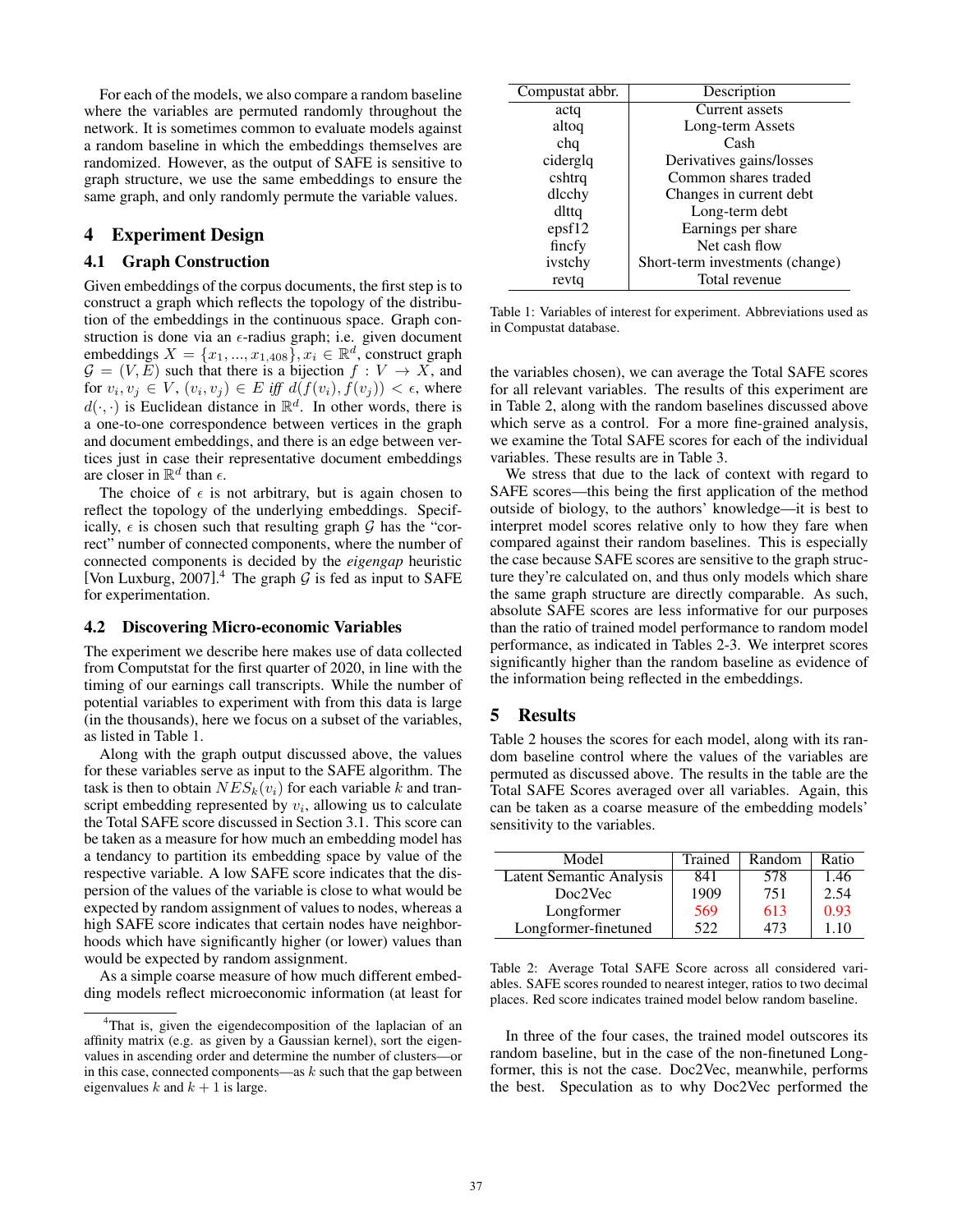<span id="page-4-0"></span>

| Model    | <b>LSA</b> |              |      | D2V     |              |      | LF      |     |              | LF-finetuned |              |      |
|----------|------------|--------------|------|---------|--------------|------|---------|-----|--------------|--------------|--------------|------|
| Variable | Trained    | Random Ratio |      | Trained | Random Ratio |      | Trained |     | Random Ratio | Trained      | Random Ratio |      |
| actq     | 970        | 558          | 1.74 | 2480    | 867          | 2.86 | 352     | 519 | 0.68         | 675          | 454          | 1.49 |
| altoq    | 246        | 614          | 2.03 | 2396    | 387          | 6.19 | 811     | 644 | 1.26         | 466          | 534          | 0.87 |
| chq      | 1029       | 589          | 1.75 | 1663    | 945          | 1.76 | 567     | 599 | 0.95         | 683          | 286          | 2.39 |
| ciderglq | 420        | 491          | 0.86 | 1430    | 614          | 2.33 | 338     | 445 | 0.76         | 708          | 617          | 1.15 |
| cshtrq   | 785        | 556          | 1.41 | 3360    | 583          | 5.76 | 641     | 755 | 0.85         | 711          | 665          | 1.07 |
| dlcchy   | 351        | 643          | 0.55 | 1213    | 919          | 1.32 | 560     | 401 | 1.40         | 355          | 79           | 4.49 |
| dlttg    | 914        | 659          | 1.39 | 1498    | 1125         | 1.33 | 420     | 636 | 0.66         | 211          | 200          | 1.06 |
| epsf12   | 115        | 534          | 2.09 | 2651    | 632          | 4.19 | 487     | 864 | 0.56         | 294          | 258          | 1.14 |
| fincfy   | 412        | 619          | 0.67 | 828     | 498          | 1.66 | 916     | 602 | 1.52         | 171          | 125          | 1.37 |
| ivstchy  | 709        | 510          | 1.39 | 470     | 386          | 1.22 | 686     | 635 | 1.08         | 843          | 1674         | 0.50 |
| revtq    | 1295       | 593          | 2.18 | 3004    | 1302         | 2.31 | 478     | 643 | 0.74         | 629          | 306          | 2.06 |

Table 3: Total SAFE Score for each of the eleven variables of interest. All scores rounded to the nearest integer, ratios to two decimal places. Red denotes trained score for a model is below random baseline.

best and why the non-finetuned Longformer underperforms is withheld till Section [6.](#page-4-1)

In Table [3](#page-4-0) are housed the Total SAFE Scores for each model and for each variable. This more fine-grained view of the scores shows that non-finetuned Longformer consistently produces scores near its random baseline. The LSA model and finetuned-Longformer models perform near-random on some variables, while showing strong results on others (e.g. *dlcchy*, 'Changes in current debt' for finetuned-Longformer). Doc2Vec on the other hand, outperforms its random counterpart on every variable, and significantly so in many cases, appearing particularly sensitive to *cshtrq*, 'Common shares traded.'

### <span id="page-4-1"></span>6 Discussion

Though the results are preliminary, it would appear that at least in some cases it is possible to show that highdimensional embeddings have distributions correlated with micro-economic variables. For example, the topology of Doc2Vec embeddings seems to reflect the distribution of variables like *epsf12*, 'Earnings per share.' It stands to reason that if any type of economic information would be identifiable in these embeddings it would be the sort of variable referenced in conversation between shareholders and management. The issue of earnings per share for the quarter, along with topics like total revenue (variable *revtq*), are likely to be broached in earnings calls. Note that we do not interpret this as Doc2Vec being directly sensitive to values of variables like the number of shares traded, rather we interpret this as Doc2Vec (and similarly well performing models) being sensitive to language which likely correlates with variables like the ones discussed here.

As for relative performance of the models, it is not surprising that Doc2Vec outperforms the others. First, that it would outperform LSA is expected, as it has been shown that models trained on prediction tasks (like Doc2Vec) generally outperform those based on counts [\[Baroni](#page-5-2) *et al.*, 2014]. That said, even more traditional methods like LSA show potential for mining economic variables directly from high-dimensional vectors, as it showed strong performance on variables *revtq*, 'Total revenue,' and *epsf12*, 'Earnings per share'.

With regard to the two transformer-based models, it is a noted weakness of these models that they are not ideal at representing long sequences without fine-tuning on a downstream task. Particularly, it has been noted that the [CLS] token is likely not a good representation of the entire sequence without further task-specific training. As such, that the nonfinetuned model would underperform its finetuned counterpart is to be expected.

As for the finetuned Longformer, its better-than-random performace is encouraging. This is because even though this model was finetuned on a general language understanding dataset, it resulted in embeddings which showed increased sensitivity to economic variables; i.e. finetuning is an effective means of creating representations more sensitive to the types of variables economists care about. Furthermore, it is likely the case that if a Longformer model had the benefit of further in-domain pre-training, it would significantly enhance the quality of the embeddings for this task [\[Gururangan](#page-5-21) *et al.*, [2020\]](#page-5-21). As such, we caution the reader against treating Longformer's poor performance relative to Doc2Vec as an indictment against Transformer models for this sort of task. Transformers have shown themselves invaluable for virtually every downstream task NLP practitioners care about, and with the proper training regimen it is entirely possible models like Longformer would be more competitive; we leave this for future work.

# 7 Conclusion

In this paper, we have hoped to show that the highdimensional continuous representations common in NLP have potential for mining the sort of variables researched in economics and its neighboring discplines. Specifically, with the results above we have shown that certain continuous embedding models appear to partition their spaces in a way that correlates with certain firm-level variables. We take this as evidence of success with regard to the modest goals set out for this paper. Specifically, we hoped to show that modern algorithms and their representational techniques are sufficiently powerful to reflect the correlations of language as found in financial documents with that of certain economic variables. Furthermore, we have presented an algorithm from an outside field to aid in the resultant representations' interpretation.